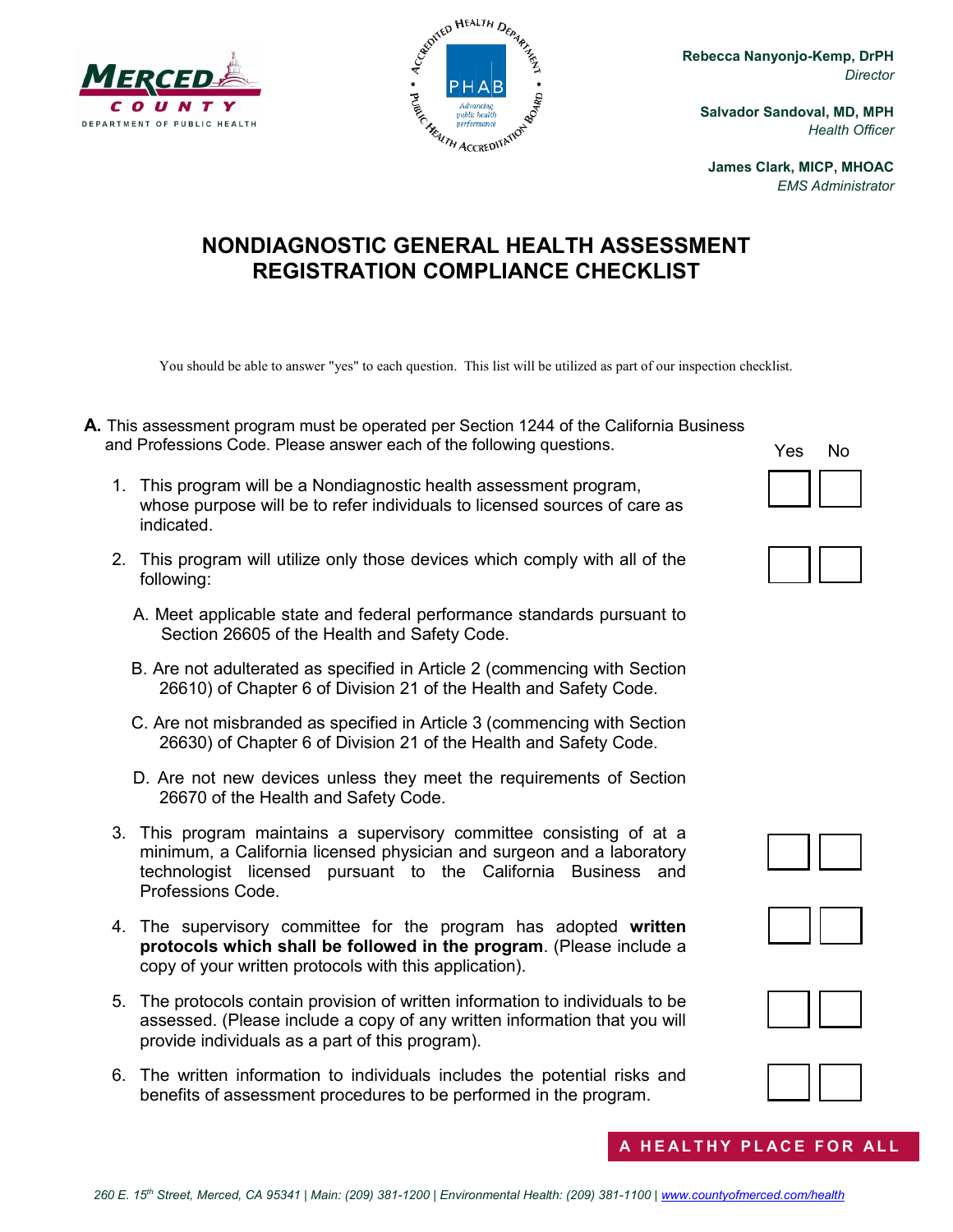



**Rebecca Nanyonjo-Kemp, DrPH** *Director*

**Salvador Sandoval, MD, MPH** *Health Officer*

**James Clark, MICP, MHOAC** *EMS Administrator*

- 7. The written information includes the limitations, including the Nondiagnostic nature, of assessment examinations of biological specimens performed in the program.
- 8. The written information includes information regarding the risk factors or markers targeted by the program.
- 9. The written information includes the need for follow up with licensed sources of care for confirmation, diagnosis, and treatment as appropriate.
- 10. The written protocols contain the proper use of each device utilized in the program including operation of analyzers, maintenance of equipment and supplies, and performance of quality control procedures including the determination of both accuracy and reproducibility of measurements in accordance with instructions provided by the manufacturer of the assessment device used.
- 11. The written protocols contain the proper procedures to be employed when collecting blood by skin puncture, if blood specimens are to be obtained.
- 12. The written protocols contain proper procedures to be employed in handling and disposing of all biological specimens to be obtained and material contaminated by those biological specimens.
- 13. The written protocols contain proper procedures to be employed in response to fainting, excessive bleeding, or other medical emergencies.
- 14. The written protocols contain procedures for reporting of assessment results to the individual being assessed (please attach a copy of your report form).
- 15. The written protocols contain procedures for referral and follow up to licensed sources of care as indicated.
- 16. The written protocols contain the procedures for transport and/or dispose of regulated medical waste. Please indicate which system is currently being used.
- **NOTE: The written protocols adopted by the supervisory committee shall be maintained for at least one year following completion of the assessment program during which period they shall be subject to review by state health department personnel and the local health officer or his or her designee, including the public health laboratory director.**

















**A HEALTHY PLACE FOR ALL**